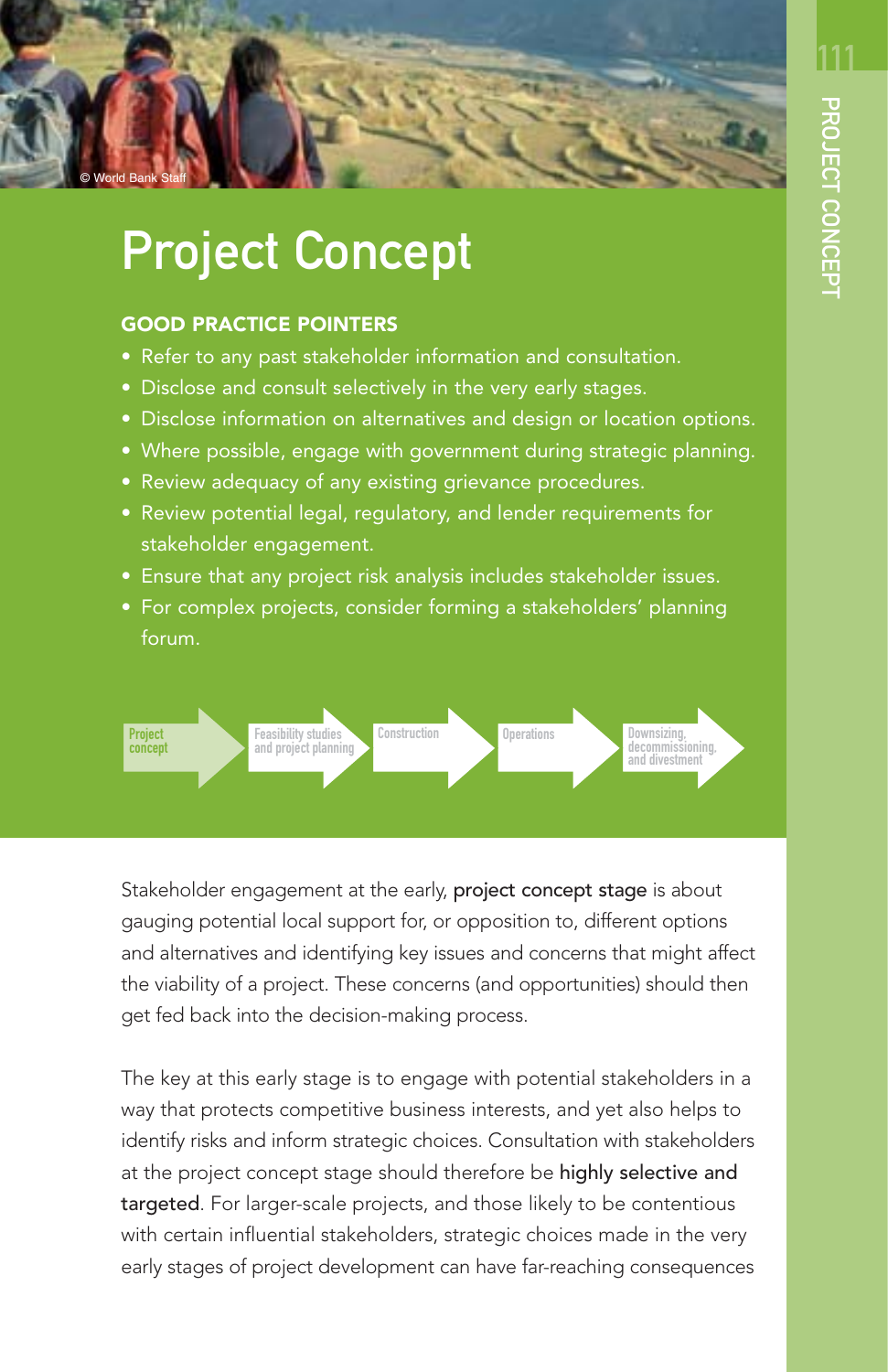for future stakeholder relations. Engaging stakeholder groups early in relation to these strategic decisions and alternatives can help to avoid project opposition and other reputational risks, expensive re-design, and compensation payments. It can also increase the chances that local stakeholders will align with you around the value proposition of the project. Moreover, early engagement may provide valuable opportunities to align the employment, training, infrastructure, and service demands of the project with the related plans and priorities of government agencies and local communities.

There are of course risks to engaging at such an early stage. First, the reality is that the range of truly strategic options is often not great; although project information may still be disclosed, the room for responsive consultation may be limited. For example, project location may be dictated by the site of natural resources or the importance of accessing transport links or markets. The choice of production technologies may also be limited to those already proven and costeffective. Second, where there is opportunity to engage stakeholders in defining the project concept, one should be aware that the very act of engaging directly with stakeholders when an investment is still uncertain can itself lead to unintended consequences.

Nevertheless, engagement with certain project stakeholders is inherent in the very process of gathering information to develop the project concept, including through dialogue with state regulators, conducting market studies, site exploration, scoping exercises, or geological surveys. Because human and financial resources at the project concept stage are often limited and the contracting of short-term specialists is commonplace, such initial dialogues and interactions need to be handled carefully, with a view toward managing expectations and ensuring that the first contact stakeholders have around a proposed project is a positive one.

Strategic choices made in the very early stages of project development can have far-reaching consequences for future stakeholder relations.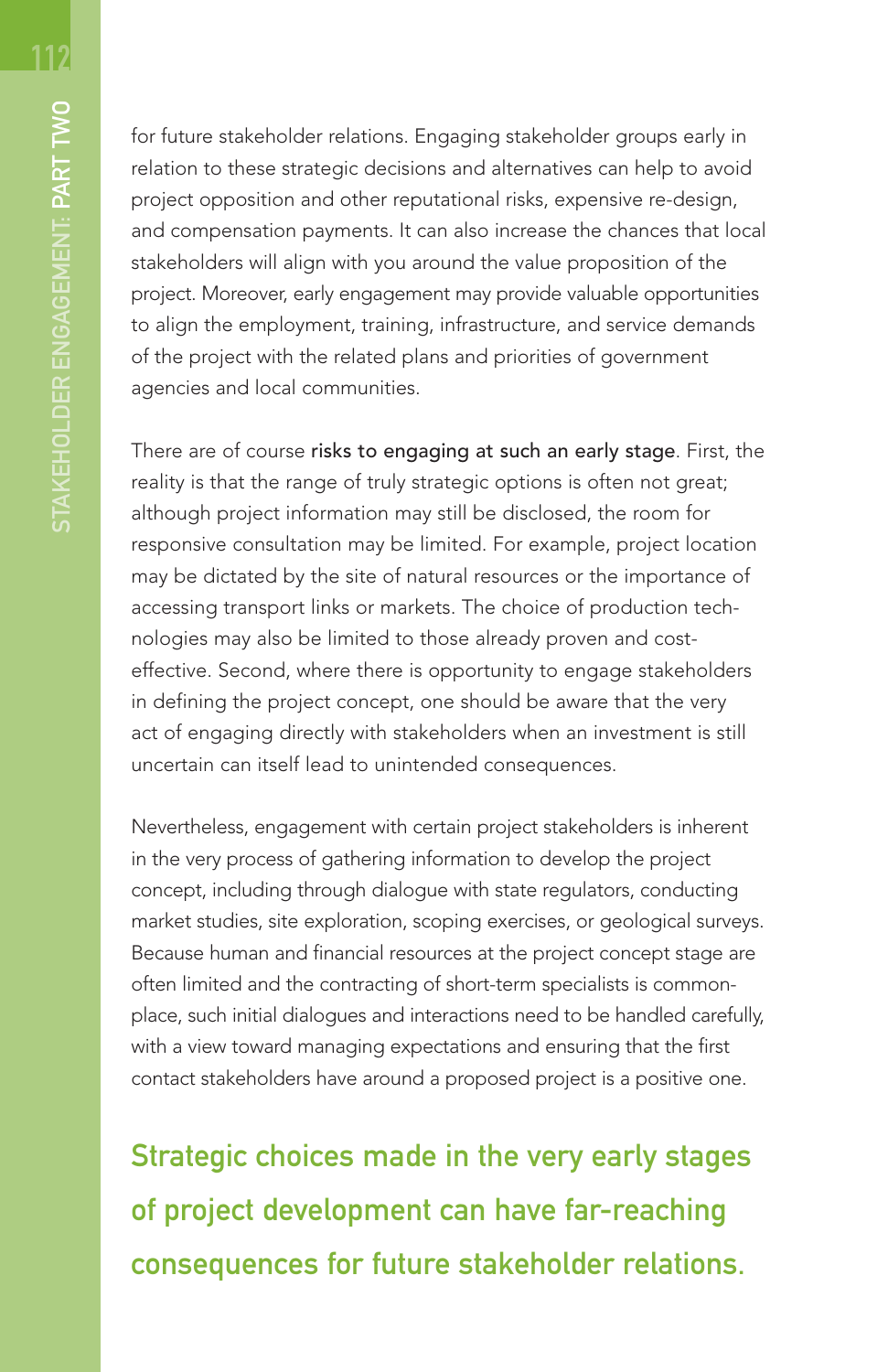| <b>ACTION</b>                                                                                   | <b>FURTHER GUIDANCE</b>                                                                                                                                                                                                                                                                                                                                                                                                                                                                                                                                                                                                                                                                                                                                                                                                                                                                                                                               |
|-------------------------------------------------------------------------------------------------|-------------------------------------------------------------------------------------------------------------------------------------------------------------------------------------------------------------------------------------------------------------------------------------------------------------------------------------------------------------------------------------------------------------------------------------------------------------------------------------------------------------------------------------------------------------------------------------------------------------------------------------------------------------------------------------------------------------------------------------------------------------------------------------------------------------------------------------------------------------------------------------------------------------------------------------------------------|
| Refer to any<br>past stake-<br>holder infor-<br>mation or<br>consultation.                      | If your project is an expansion of a prior investment or operation,<br>possible sources of prior information include: existing stakeholder<br>databases; consultation and grievance logs; environmental and<br>social impact assessment studies and consultation processes com-<br>pleted for an earlier phase of the project; annual environmental<br>monitoring reports; and community investment plans of the com-<br>pany, local government, or other businesses in the same locality.<br>For greenfield projects, regulatory authorities and other public<br>sector and international development agencies may have pub-<br>lished reports and plans that identify project stakeholders and<br>their interests. If your project will be located in an industrial<br>estate, you may wish to investigate whether the creation of the<br>estate was subject to an environmental impact assessment process<br>or involved stakeholder consultation. |
| <b>Disclose</b><br>and consult<br>selectively<br>in the very<br>early stages.                   | With different strategic alternatives and options on the table, full<br>public disclosure of information may not always be feasible or<br>prudent and can lead to unintended consequences such as raised<br>expectations, fears, or speculative behavior, as well as pose<br>business risks vis-à-vis competitors. At the same time, early stage<br>consultation can help identify key issues, inform design decisions,<br>and provide opportunities for early relationship-building. Careful<br>consideration is needed as to which stakeholder groups and their<br>representatives should be consulted on potentially sensitive infor-<br>mation regarding project concept and alternatives.                                                                                                                                                                                                                                                        |
| <b>Disclose</b><br>information<br>on alterna-<br>tives and<br>design or<br>location<br>options. | Prepare information for selective stakeholder consultation that<br>explains the different design options (including the "no project"<br>scenario), and what each option will mean for the different stake-<br>holder groups. For controversial or sensitive projects in particular,<br>it is important to demonstrate to the public and project stakehold-<br>ers that different sites, routes, approaches, and alternatives are<br>being looked at and considered in an effort to respond to issues<br>that have been raised. In some cases, it may be possible to consult<br>local stakeholders in the choice of site or design options or even<br>involve them directly in the selection process                                                                                                                                                                                                                                                   |
| Where<br>possible,<br>engage with<br>government<br>during<br>strategic<br>planning.             | In many cases, strategic decisions related to location, capacity or<br>other key project alternatives are determined through the strategic<br>planning functions of the state prior to involvement of the private<br>sector. Such government planning processes may involve stake-<br>holder engagement to varying degrees, and entering into<br>dialogue with the government agencies responsible for these<br>higher-level stakeholder engagement processes can be an oppor-<br>tunity for your company to influence decisions and the quality of<br>government-led public consultation, which could later affect your<br>own stakeholder relations.                                                                                                                                                                                                                                                                                                |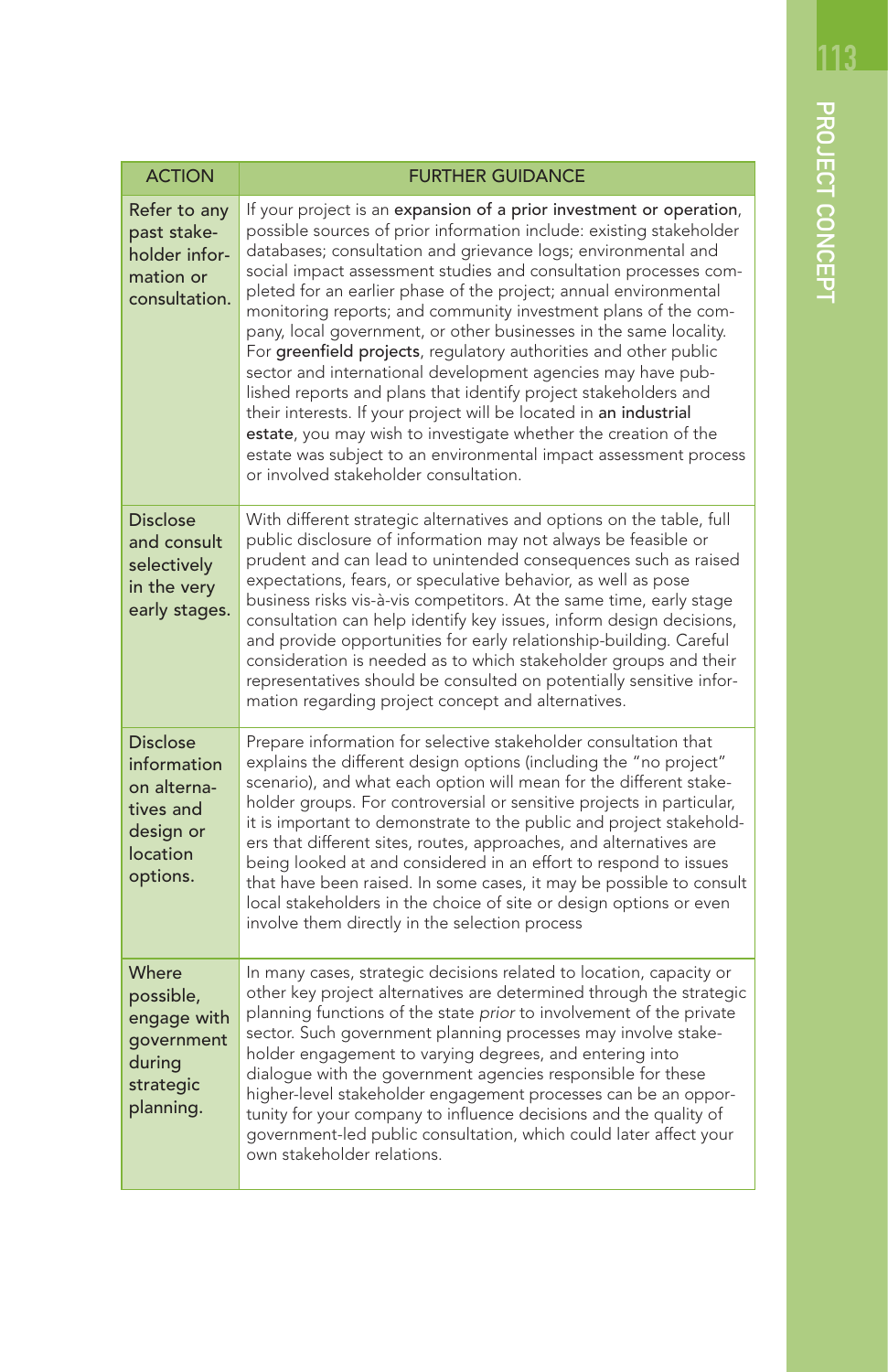| <b>ACTION</b>                                                                                          | <b>FURTHER GUIDANCE</b>                                                                                                                                                                                                                                                                                                                                                                                                                                                                                                                                                                                                                                                                                                                                                                               |
|--------------------------------------------------------------------------------------------------------|-------------------------------------------------------------------------------------------------------------------------------------------------------------------------------------------------------------------------------------------------------------------------------------------------------------------------------------------------------------------------------------------------------------------------------------------------------------------------------------------------------------------------------------------------------------------------------------------------------------------------------------------------------------------------------------------------------------------------------------------------------------------------------------------------------|
| Review adequacy<br>of any existing<br>grievance<br>procedures.                                         | If your project is an extension of a prior investment or opera-<br>tion, review whether the existing grievance procedures are<br>likely to be adequate for the new phase of the project.                                                                                                                                                                                                                                                                                                                                                                                                                                                                                                                                                                                                              |
| Review potential<br>legal, regulatory,<br>and lender<br>requirements for<br>stakeholder<br>engagement. | It is important to compare any formal or informal company<br>policies on consultation, transparency, and information shar-<br>ing against requirements by regulatory bodies and lenders,<br>to ensure that your engagement strategy will meet all the<br>necessary obligations.                                                                                                                                                                                                                                                                                                                                                                                                                                                                                                                       |
| <b>Ensure that</b><br>any project risk<br>analysis includes<br>stakeholder<br>issues.                  | In addition to evaluating traditional risks - commercial, finan-<br>cial, technical, and reputational - conceptual design stage<br>risk analyses should reflect and rank the potential environ-<br>mental, political, and social risks that could be triggered by<br>project stakeholders.                                                                                                                                                                                                                                                                                                                                                                                                                                                                                                            |
| For complex<br>projects,<br>consider<br>forming a<br>stakeholders'<br>planning forum.                  | If your project or investment will have significant impacts on<br>a region and its population, consider convening a forum of<br>local and regional representatives (e.g. government authori-<br>ties, civil society organizations, community leaders, technical<br>experts) who would meet on a regular basis to evaluate the<br>different conceptual design options. The size and composi-<br>tion of a "stakeholder forum" can be tailored to fit the scale<br>and profile of the project. Participants should be agreed with<br>stakeholders and should be credible, representative, and<br>have effective communication channels to their constituents.<br>It is good practice for participants to be involved in deter-<br>mining and agreeing the forum's objectives and terms of<br>operation. |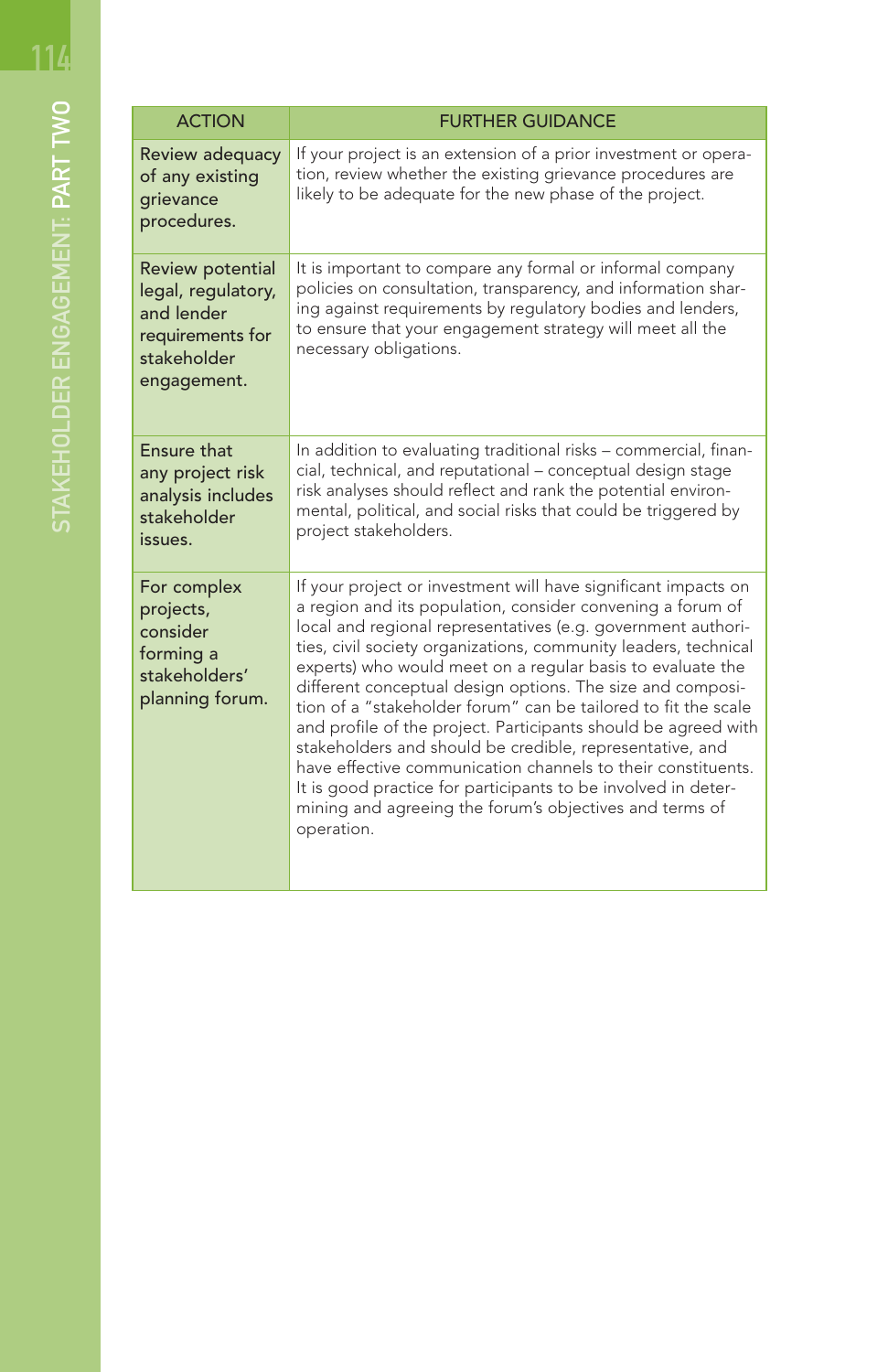<u> 115</u>

## MINERAL EXPLORATION IN PERU: CHALLENGES AND BENEFITS OF EARLY STAGE CONSULTATION WITH COMMUNITIES

In its mineral exploration project in southern Peru, the company<br>began community consultation in the very early stages of the n its mineral exploration project in southern Peru, the company exploration phase for a number of reasons. Early engagement was seen as a way to help the company address risks related to political sensitivities around mining in the area, especially within the context of strong civil society movements in Peru. Moreover, in areas where local communities own the land rights, Peruvian legislation requires companies to get the agreement of the local community before securing an exploration concession.

Some of the particular challenges during the exploration phase included explaining the nature of exploration to the communities, informing them about the differences between exploration and an actual mining operation, and trying to manage expectations in the face of uncertain outcomes. The company identified and worked with key stakeholder representatives to explain the details of the proposed exploration activities and relied upon them to take the information back to their local communities through public meetings. The consultation process resulted in the company successfully obtaining the exploration license with agreement from the local communities.

One of the lessons to emerge from the process was that, even though the social and environmental impacts of the exploration stage were not so significant, the real value of engaging with the local communities in the early stages of the project was in relationship-building, as community support was and will continue to be crucial to the company's ability to operate in the area.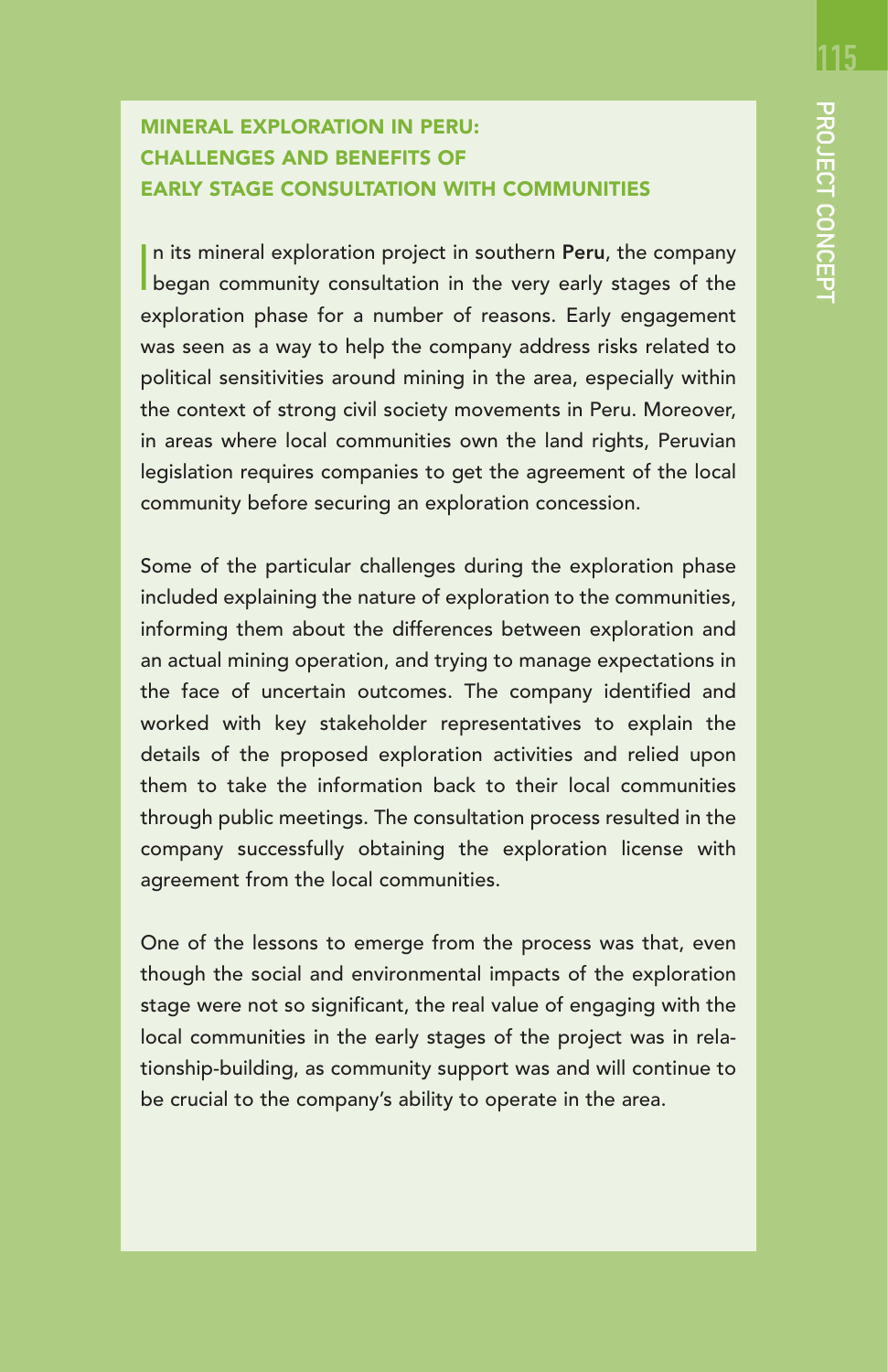## LAFARGE CEMENT: INVOLVING AFFECTED COMMUNITIES IN SITE SELECTION

he news that a quarry is to open up near a community is hardly ever warmly received. While Lafarge attempts to reduce impact on the environment and demonstrate benefits to the local economy, the public often views the project as synonymous with noise, vibrations and the desecration of the landscape. In Morocco, the Tetouan cement plant, which was originally built at the edge of the town, had come to be located right in the center following urban expansion. The plant was also starting to show signs of obsolescence. Lafarge decided to build a new plant and invited the local population to think about where it should be located. Visits to nearby sites were organized for residents so they could evaluate the level of nuisance. This turned out to be a good way of avoiding the Nimby ("not in my backyard") syndrome. After several rounds of discussions, the new plant was moved a few kilometers away from its original site. Today the new cement plant is universally accepted.

Source: www.lafarge.com